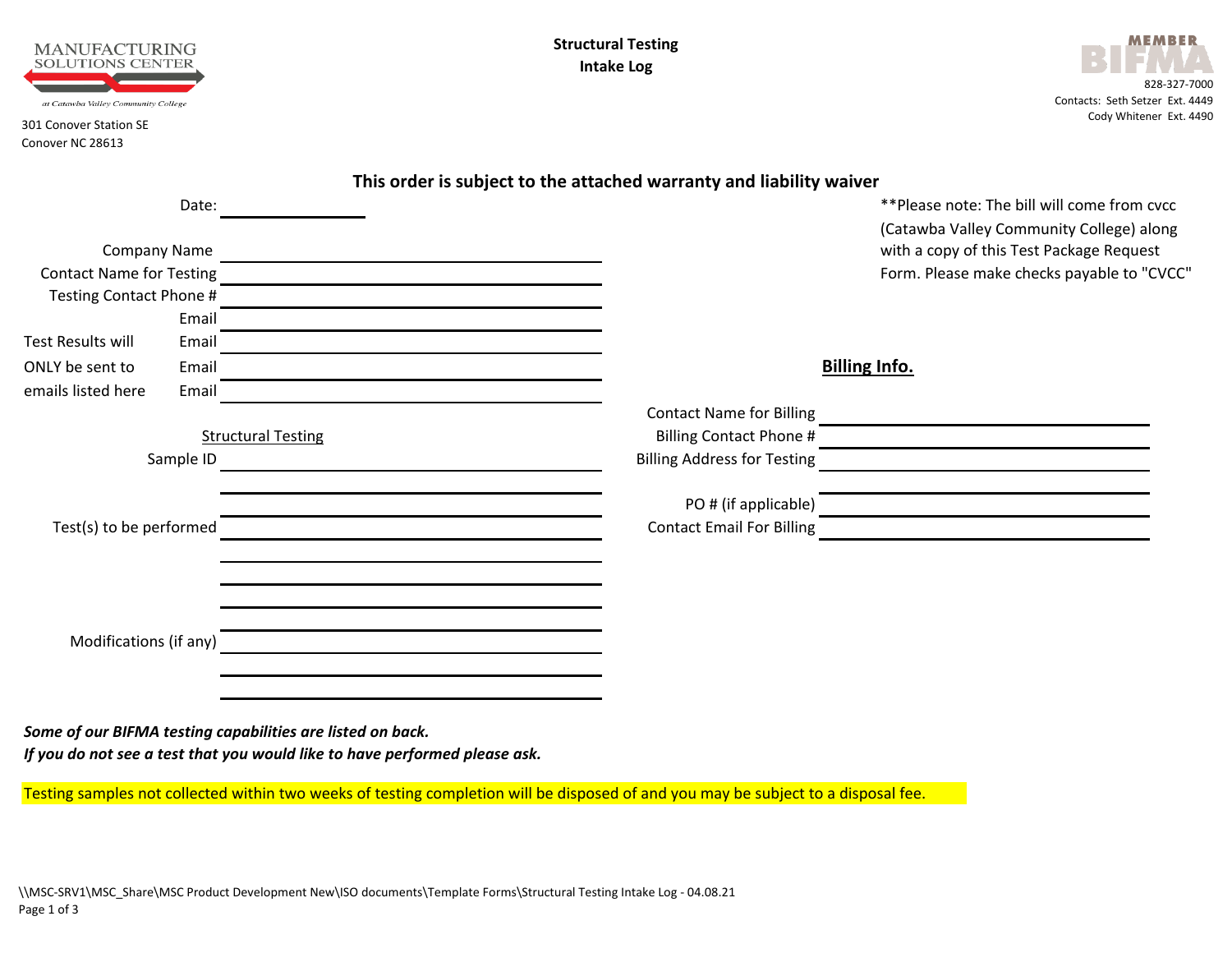

#### 301 Conover Station SE Conover NC 28613



 828-327-7000 Contacts: Seth Setzer Ext. 4449 Cody Whitener Ext. 4490

**BIFMA Test Selection**

|                                                                                                       |                                                        |                                                  | other standards        |
|-------------------------------------------------------------------------------------------------------|--------------------------------------------------------|--------------------------------------------------|------------------------|
| BIFMA X5.11-2015                                                                                      | <b>BIFMA X5.1-2017</b>                                 |                                                  | we provide testing for |
| General Purpose Large                                                                                 | General Purpose Office Chairs                          |                                                  |                        |
| <b>Occupant Office Chairs</b>                                                                         |                                                        |                                                  | BIFMA X5.5-2021        |
|                                                                                                       | sec.5- backrest strength test-static-type 1 and 2      |                                                  | Desk/Table Products    |
| sec.6- Backrest strength test-static-type 1                                                           | sec.6- backrest strength test-static-type 3            |                                                  |                        |
| sec.7- Backrest strength test- static- type 2 and 3                                                   | sec.7- drop test- dynamic                              |                                                  | BIFMA X5.6-2016        |
| sec.8- Drop test- dynamic                                                                             | sec.8- swivel test- cyclic                             |                                                  | Panel Systems          |
| sec.9- swivel test- cyclic                                                                            | sec.9- tilt mechanism test- cyclic                     |                                                  |                        |
| sec.10- tilt mechanism- cyclic                                                                        | sec.10- seating durability test- cyclic                |                                                  | BIFMA X5.9-2019        |
| sec11 .- seating durability test- cyclic                                                              | sec.11- stability test                                 |                                                  | <b>Storage Units</b>   |
| sec.12- stability tests                                                                               | sec.12- arm strength test-vertical-static              |                                                  |                        |
| sec13- arm strength tests- vertical- static                                                           | sec.13- arm strength test- horizontal- static          |                                                  |                        |
| sec.14- arm strength tests- horizontal- static                                                        | sec.14- backrest durability test- cyclic- type 1       |                                                  |                        |
| sec.15- backrest durability test-cyclic-type 1                                                        | sec.15- backrest durability test- cyclic- type 2 and 3 |                                                  |                        |
| sec.16- backrest durability test- cyclic- type 2 and 3                                                | sec.16- caster/chair base durability test- cyclic      |                                                  |                        |
| sec.17- caster/chair base durability test-cyclic                                                      | sec.17- leg strength test-front and side application   |                                                  |                        |
| sec.18- leg strength test- front and side application                                                 | sec.18-footrest static load test-vertical              |                                                  |                        |
| sec.19- arm durability tests- cyclic                                                                  | sec.19- footrest durability test-vertical-cyclic       |                                                  |                        |
| sec.20- out stop test for chairs with manually                                                        | sec.20- arm durability test- cyclic                    |                                                  |                        |
| adjustable seat depth                                                                                 | sec.21- out stop test for chairs with manually         |                                                  |                        |
| sec.21-tablet arm static load test                                                                    | adjustable seat depth                                  |                                                  |                        |
| sec.22- tablet arm load ease test- cyclic                                                             | sec.22- tablet arm chair static load test              |                                                  |                        |
| sec.23- structural durability test                                                                    | sec.23- tablet arm chair load ease test- cyclic        |                                                  |                        |
|                                                                                                       | sec.24- structural durability test- cyclic             |                                                  |                        |
|                                                                                                       | BIFMA X5.4-2020- Public and Lounge Seating             |                                                  |                        |
| sec.5- backrest strength test- horizontal- static                                                     | sec.14- seating durability test- cyclic                | sec.24- structural durability test               |                        |
| sec.6- backrest strength test- vertical- static                                                       | sec.15- drop test- dynamic                             | sec.26- legrest strength test-static load        |                        |
| sec.7- backrest durability test- horizontal- cyclic                                                   | sec.16- leg strength test-front and side application   | sec.27-footrest static load test-vertical        |                        |
| sec.8- backrest durability test-vertical-cyclic                                                       | sec.17- unit drop test- dynamic                        | sec.28- footrest durability test-vertical-cyclic |                        |
| sec.9- arm strength test- horizontal- static                                                          | sec.18- caster/unit base durability test- cyclic       |                                                  |                        |
| sec.10- arm strength test-vertical-static                                                             | sec.19- swivel test- cyclic                            |                                                  |                        |
| sec.11- arm durability test- horizontal- cyclic                                                       | sec.20- tilt mechanism test- cyclic                    |                                                  |                        |
| sec.12- arm durability test for multiple seating                                                      | sec.21- stability test                                 |                                                  |                        |
| units-veritcal-static                                                                                 | sec.22- tablet arm load ease test- cyclic              |                                                  |                        |
| sec.13- arm durability test for single seat units- angular-cyclic sec.23- tablet arm load test-static |                                                        |                                                  |                        |